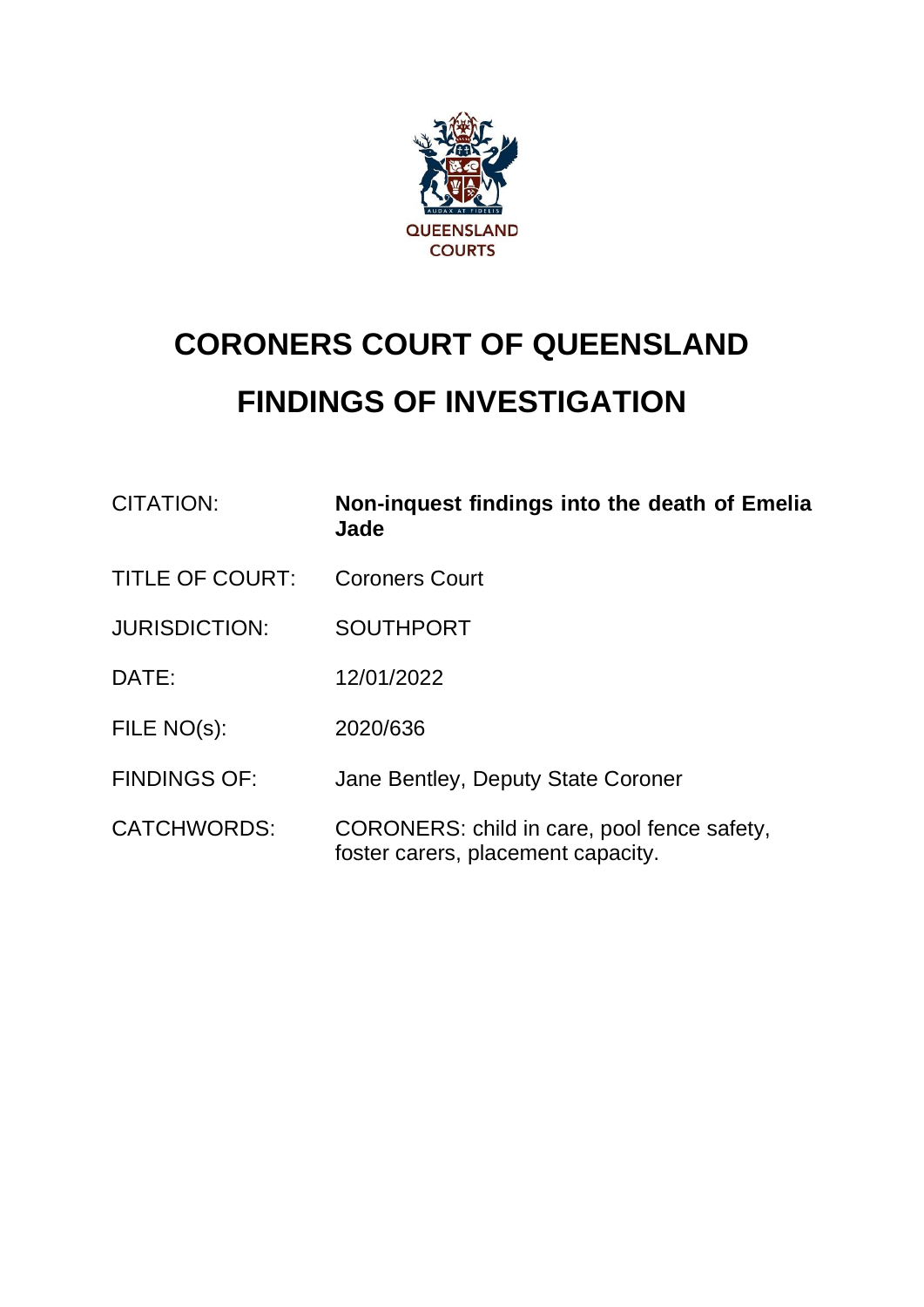#### **Contents**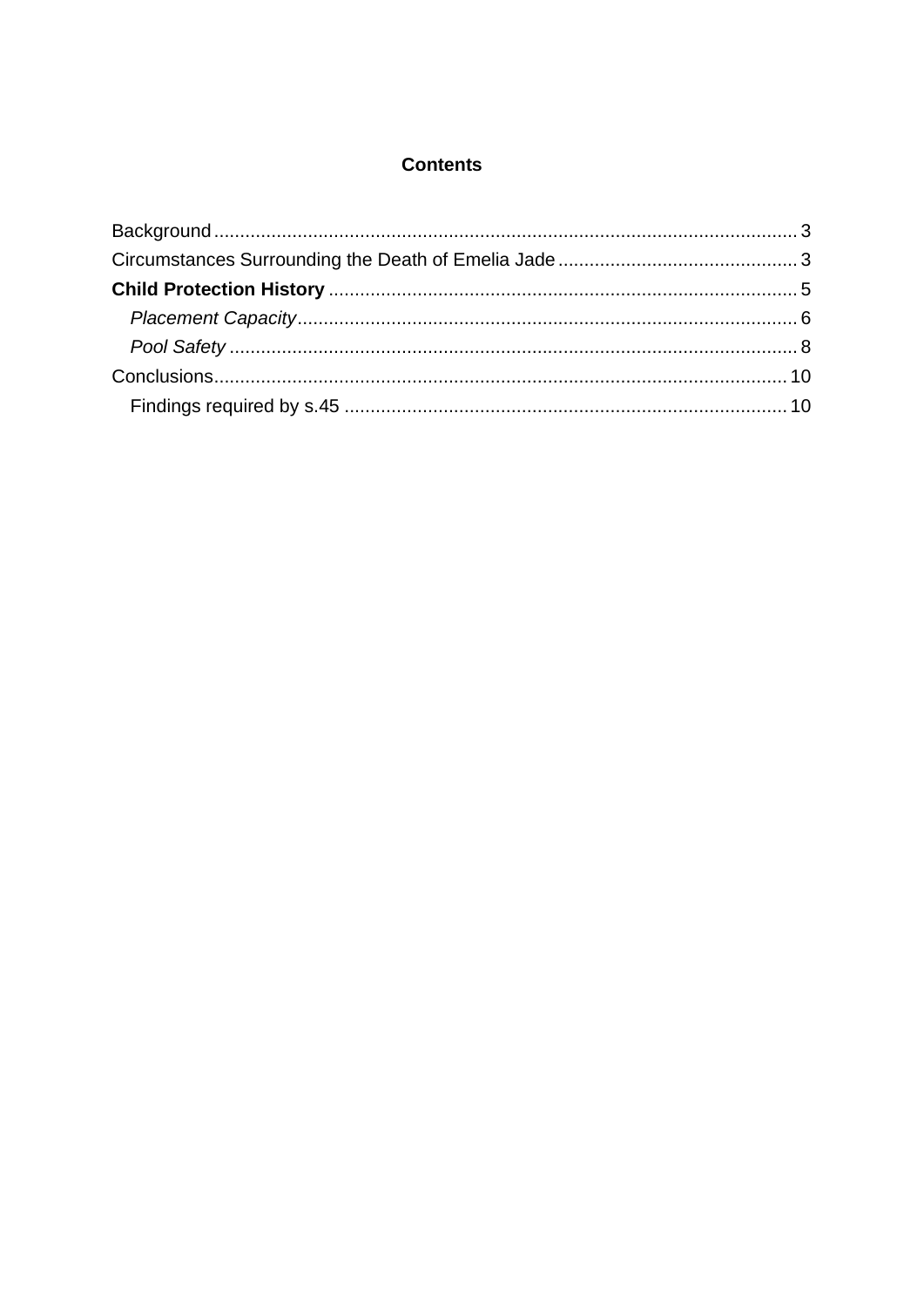## <span id="page-2-0"></span>**Background**

- 1. Emelia Jade was one year and eleven months old at the time of her death. She was born on 21 February 2018.
- 2. At the time of her death she was on a Child Protection Order, under the guardianship of the Chief Executive, Department of Child Safety, Youth and Women's Services (the department) and living with foster carers FC1 and FC2. Also staying at the residence were five other children – three in the foster care of FC1 and FC2 – B1 (4 years), B2 (6 years), B3 (8 years), the grandson of FC1 and FC2, GS (11 years) and G1 (3 years) had been staying there for respite care for the previous week.
- 3. The residence of FC1 and FC2 is on seven acres of land. It is a single level, four bedroom house. There is a big patio at the back of the property which is fenced with a gate on the side. That gate has a bolt lock and a rubber band that keeps it from being opened. The house opens to the back patio through a glass sliding door. There was a child gate between the lounge and the kitchen.

## <span id="page-2-1"></span>**Circumstances Surrounding the Death of Emelia Jade**

- 4. On the morning of 13 February 2020 FC2 woke at about 6.15am and got breakfast ready. Emelia Jade woke up shortly after that and was watching television in the lounge room. The family went about their daily routine getting the older children ready for school. Whilst they were doing this Emelia Jade and G1 were in the lounge room.
- 5. FC1 went to find Emelia Jade and saw that she was not in the lounge room. The family looked around the house and surrounds for her.
- 6. Sometime after 8am FC1 saw that the patio gate was open. She told the boys to see if Emelia Jade was outside.
- 7. B3 went to the pool and saw her in the water and yelled out and pulled her out of the pool. FC1 ran to the pool and commenced CPR then carried Emelia Jade inside. FC2 called 000 at 8.17am.
- 8. Queensland Ambulance Service paramedics attended and also attempted to resuscitate Emelia Jade but they were not able to do so and she was pronounced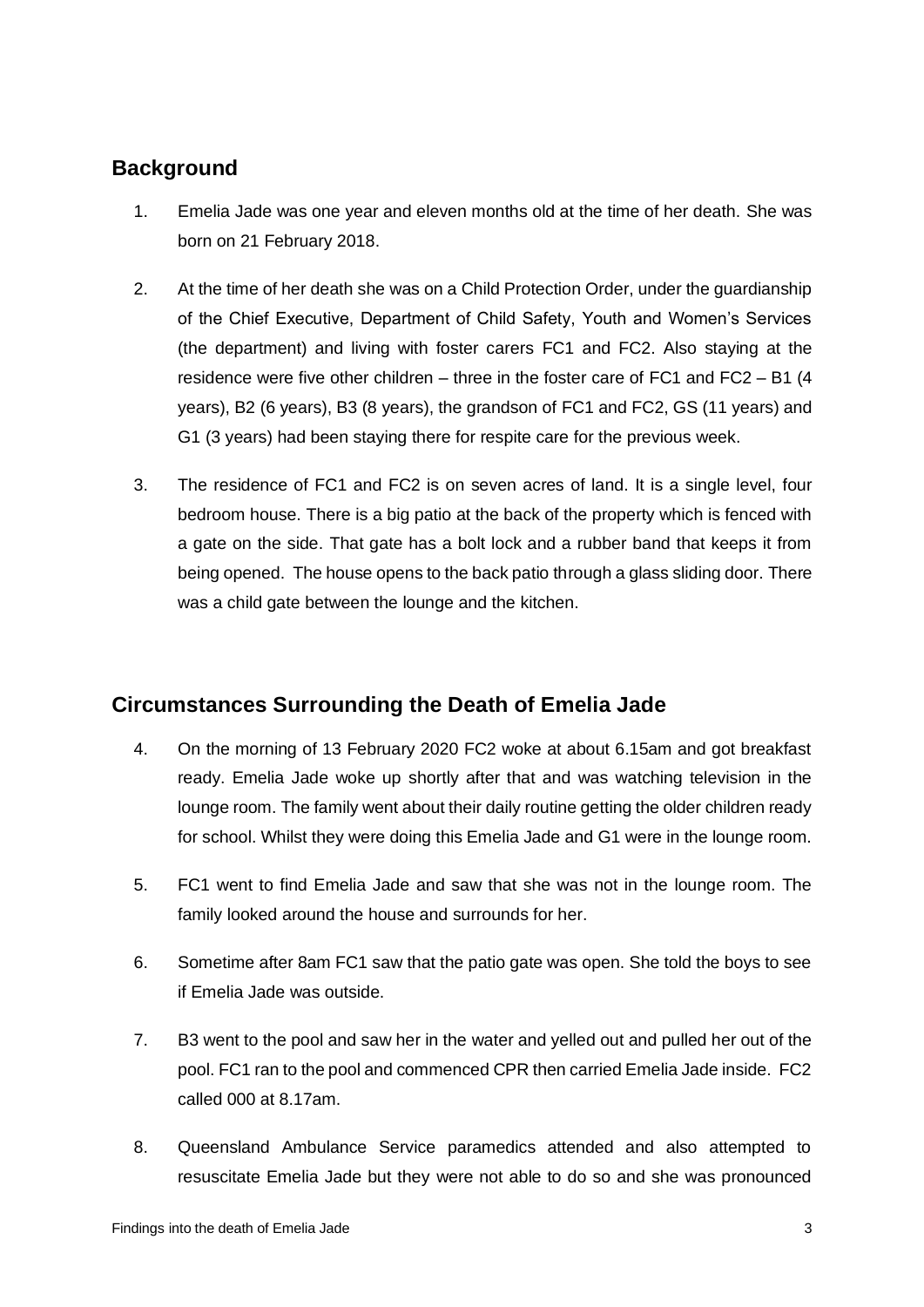deceased at the house at 9.11am.

- 9. An autopsy was performed and the Forensic Pathologist concluded that Emelia Jade died from drowning. I agree with that conclusion. Emelia Jade's death was due to accidental drowning.
- 10. Police officers attended and observed that the pool gate was out of alignment and was not self-locking.
- 11. Later that day officers from Logan City Council attended the residence and conducted an examination of the pool fencing, including the gate and locking mechanism. They found that the gate and the lock were out of alignment causing the lock not to engage when the gate was closed.
- 12. FC1 and FC2 were asked about this and advised that the older children would open the pool gate by standing on the bottom rung of the gate to allow them to reach the lock. Over time this could cause the gate and the lock to be misaligned. FC2 would realign the gate and lock when he noticed that it was not locking. He said that B2 and GS had gone for a swim the previous evening and may have caused misalignment of the lock when entering the pool area. They had left the pool when heavy rain commenced and he did not check the gate after that. He said that he checked the patio gate after they came in from the pool and it was locked and secured.
- 13. Police officers concluded that it is likely that Emelia Jade made her way through the child gate between the lounge room and the kitchen, onto the patio area and then through the patio gate to the pool. Police believe that the patio gate was opened by the other children when they were getting ready to go to school. The pool gate was not locked properly due to the locking mechanism not latching properly after the boys had been swimming the evening before. FC1 believed that Emelia Jade and G1 were in the lounge room. She was getting another child ready for school. FC2 was with the two other children outside the house at the time.
- 14. Emelia Jade and G1 were left unsupervised for a short time whilst FC1 and FC2 believed they were behind a secure child gate.
- 15. Investigators noted that FC1 and FC2 had responsibility for six children aged under ten years at the time of Emelia Jade's death.
- 16. Investigators also commented that the Department of Child Safety had no mechanism in place to ensure that foster carers had ongoing compliance with regards to pool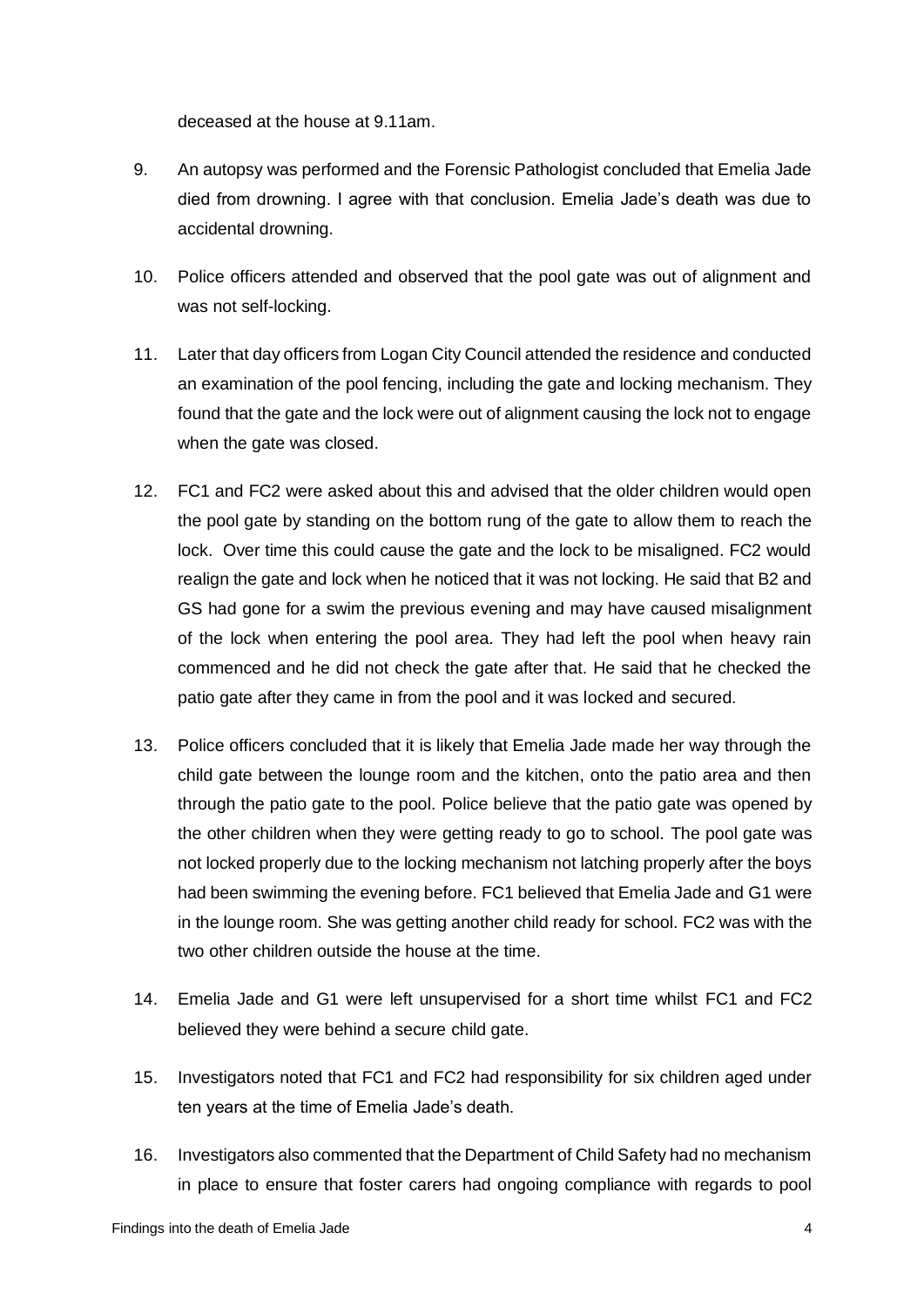fencing regulations.

- 17. Council records indicated that the pool fencing had been fully inspected on 27 April 2016 and a pool safety certificate issued on that date. The expiry date was 2018 but there was no requirement to have a further inspection unless the property was sold.
- 18. Logan City Council inspected the pool after Emelia Jade's death and found four regulatory breaches:
	- The pool fence was too low;
	- The gate did not close despite trying the latch from different angles;
	- The hinges on the gate were incorrect;
	- There was a box on the inside of the pool yard.
- 19. It was identified that during flooding in January 2020 the ground had destabilized which had caused the gate to become misaligned and not shut properly.

#### <span id="page-4-0"></span>**Child Protection History**

- 20. Emelia Jade's mother had a diagnosed intellectual impairment.
- 21. The department first received a report of concerns for her children in February 2019 and commenced an investigation which resulted in the finding that Emelia Jade's mother was unable to care for her and her sister. They were removed from the mother's care on 23 May 2019 and placed with FC1 and FC2 on an emergency basis.
- 22. FC1 and FC2 were highly experienced foster carers and had been carers for 36 years at the time of Emelia Jade's death. FC2 was 76 years old at the time of Emelia Jade's death and FC1 was 74 years old.
- 23. Emelia Jade was originally placed with FC1 and FC2 on a short-term emergency basis but the department was unable to find any other carers for her so FC1 and FC2 agreed to look after her for the duration of the child protection order. They made this decision because they wanted her to have stability. They concluded though that they could not care for her long term due to her young age and their advanced years.
- 24. The Child Death Review Board investigated the circumstances surrounding Emelia Jade's death and identified two system issues: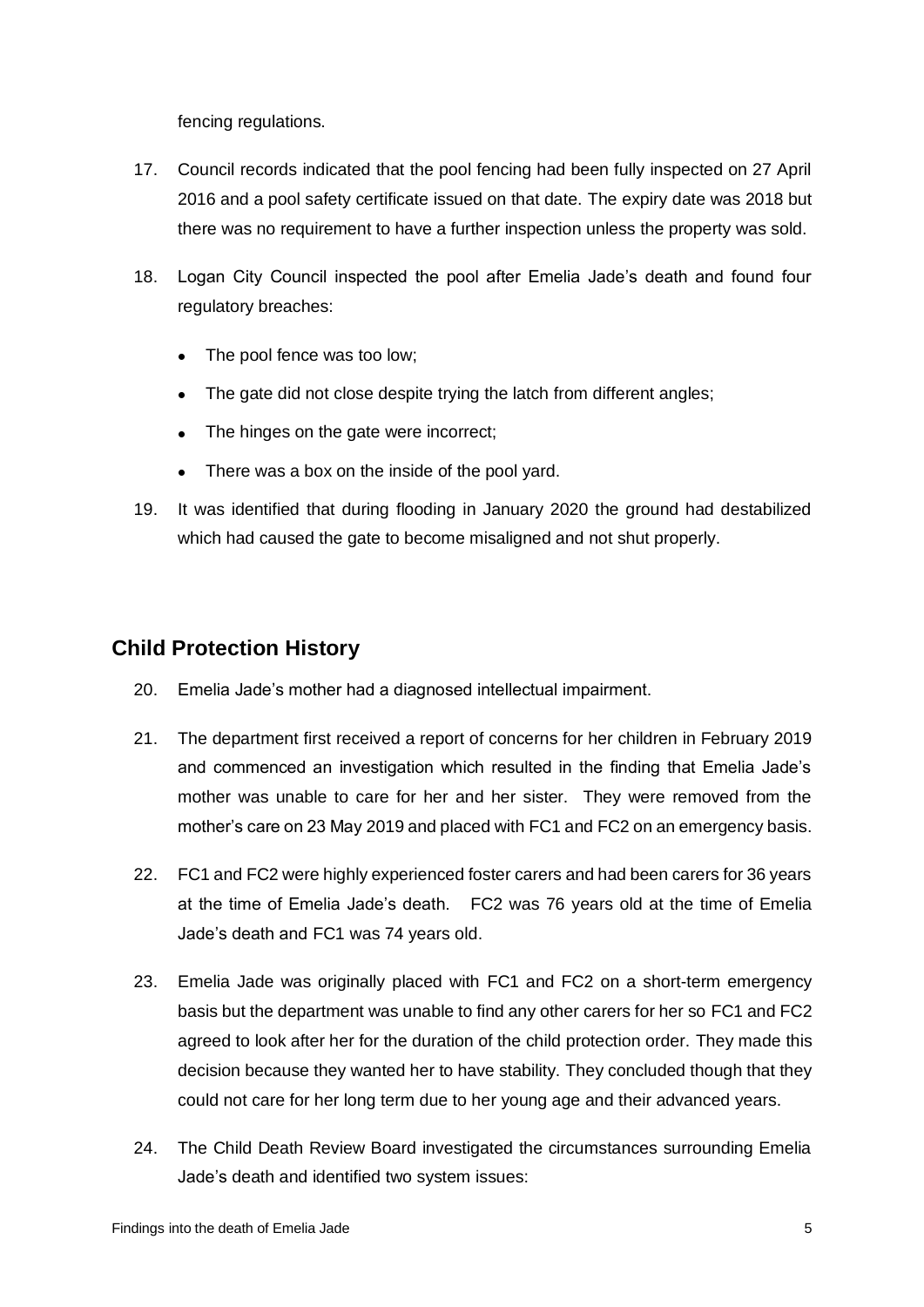- Assessment of placement capacity to ensure household safety;
- Pool safety for children in care.

#### <span id="page-5-0"></span>*Placement Capacity*

- 25. When FC1 and FC2 agreed to care for Emelia Jade for the duration of her two year child protection order, their foster care agreement was updated to allow three primary placements and one emergency placement. Previously it had allowed two primary placements and one emergency placement.
- 26. It was noted that the department stated that child safety officers were concerned about the capacity of FC1 and FC2 to care for all of the six children in their household particularly considering the young age of the children.
- 27. Foster carers must have the capacity and support to care for the children living with them and to provide safe supervision, especially if they have a pool.
- 28. The internal review of Emelia Jade's death by the department identified:

*The duty of care to the carers, specifically considering their age and the number of young children in their care …. The need for ongoing assessment of placement capacity and carer suitability was considered important, and particularly with experienced carers who ability and circumstances may change over time.*

- 29. The department found that the monthly visit to FC1 and FC2 by the carer agency (the external agency funded by the department to support carers) was inadequate to support their needs.
- 30. Whilst departmental policies and procedures provide guidance on assessing a carer's capacity it is limited and does not provide for a maximum number of children to be placed with carers. That decision is dependent on the judgement of child safety officers and foster and kinship care staff depending on the circumstances of the carers and children.
- 31. The review noted that departmental records did not clearly document what information was provided to or taken into account by the Placement Services Unit when assessing the capacity of FC1 and FC2 to care for Emelia Jade and her sister.
- 32. Recommendation 24 of the Qld Family and Child Commission's *Foster Care System Review Report* recommended that: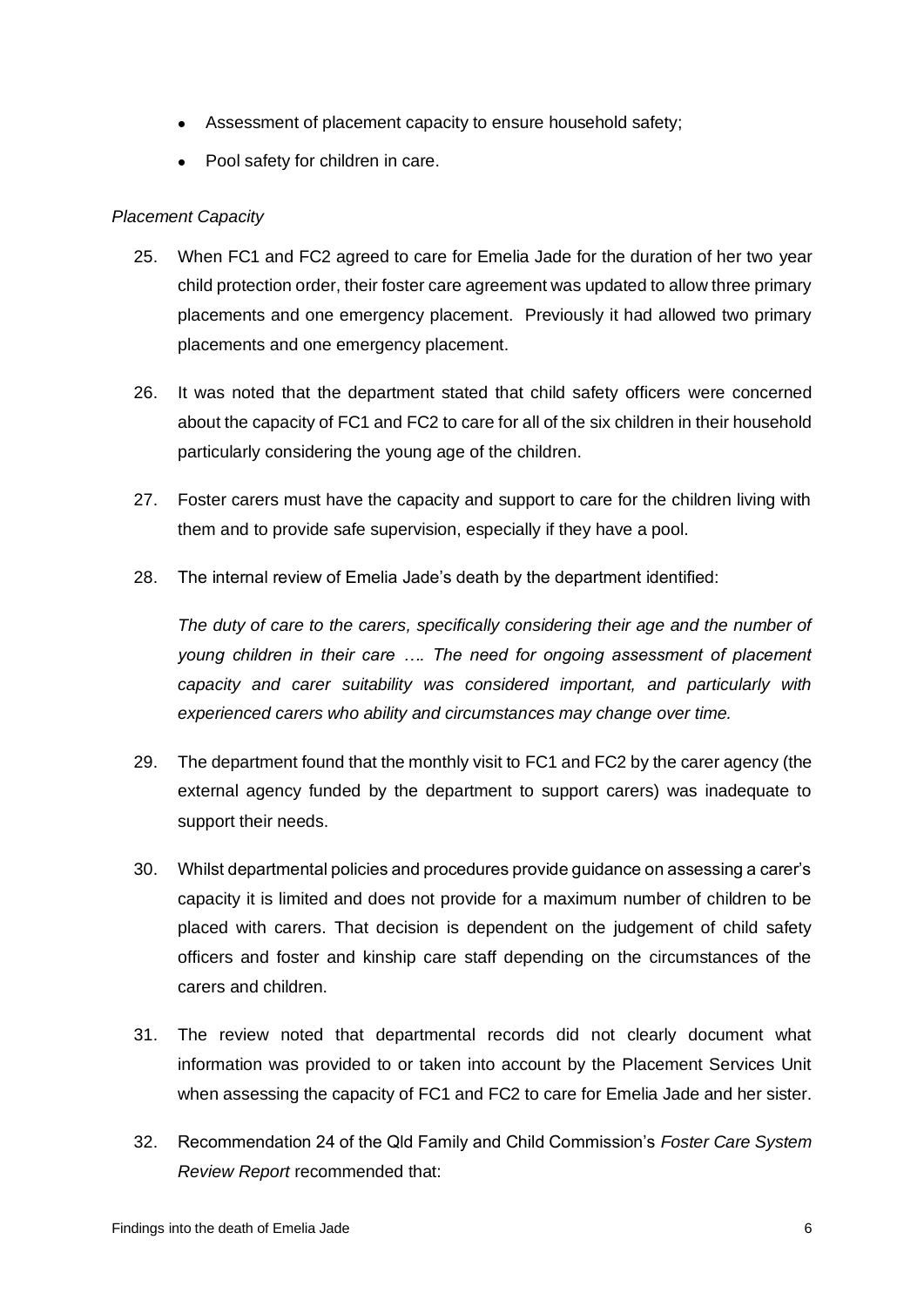*[the department] updates its policies and procedures to require the decisionmakers, in situations where there is not a best match between a child and his or her carer/s, to document:*

- *Any identified gaps between the child's needs and the carer's capacity;*
- *The additional support the carer will need to help meet the child's needs (and who will provide it and when);*
- *The steps it will take to make sure the child's needs are being met.*
- 33. The department has confirmed that the recommendation has been fully implemented.
- 34. It was recognized that the decision to place Emelia Jade with FC1 and FC2 was influenced by a lack of available alternative placements. The department recognizes that there is a critical need for more foster and kinship carers. Since 30 June 2015 the number of children in care increased by 14.5% whilst the number of carer families increased by 6.6%.
- 35. The limited number of carers available is a known systemic issue within the child protection system. Since Emelia Jade's death the department has undertaken a foster care recruitment campaign. The recruitment campaign was launched on 6 July 2020.
- 36. On 5 October 2021 the department advised of the current situation in relation to foster carers as follows:
	- The department's latest corporate data shows that as at 31 March 2021, there were 3591 approved foster carer families. This is an increase of 59 approved foster carer families compared to 30 June 2020 (the first quarter immediately prior to the launch of the campaign). There was also an 11.9% increase in first time foster carer families (327 for the year ending 30 June 2020, compared to 366 for the year ending 31 March 2021).
	- The data reflects some of the issues inherent in the foster carer space foster carer numbers are too low to meet the needs of children in care, there is regular turnover of carers and recruitment of foster carers is difficult. These recruitment and retention issues are exacerbated by the increase in children entering care.
	- As well as ongoing ways to increase foster carer recruitment and retention, the department is focusing on ways to increase kinship care. This is a major priority for the department going forward with kin care preferred to foster and residential care.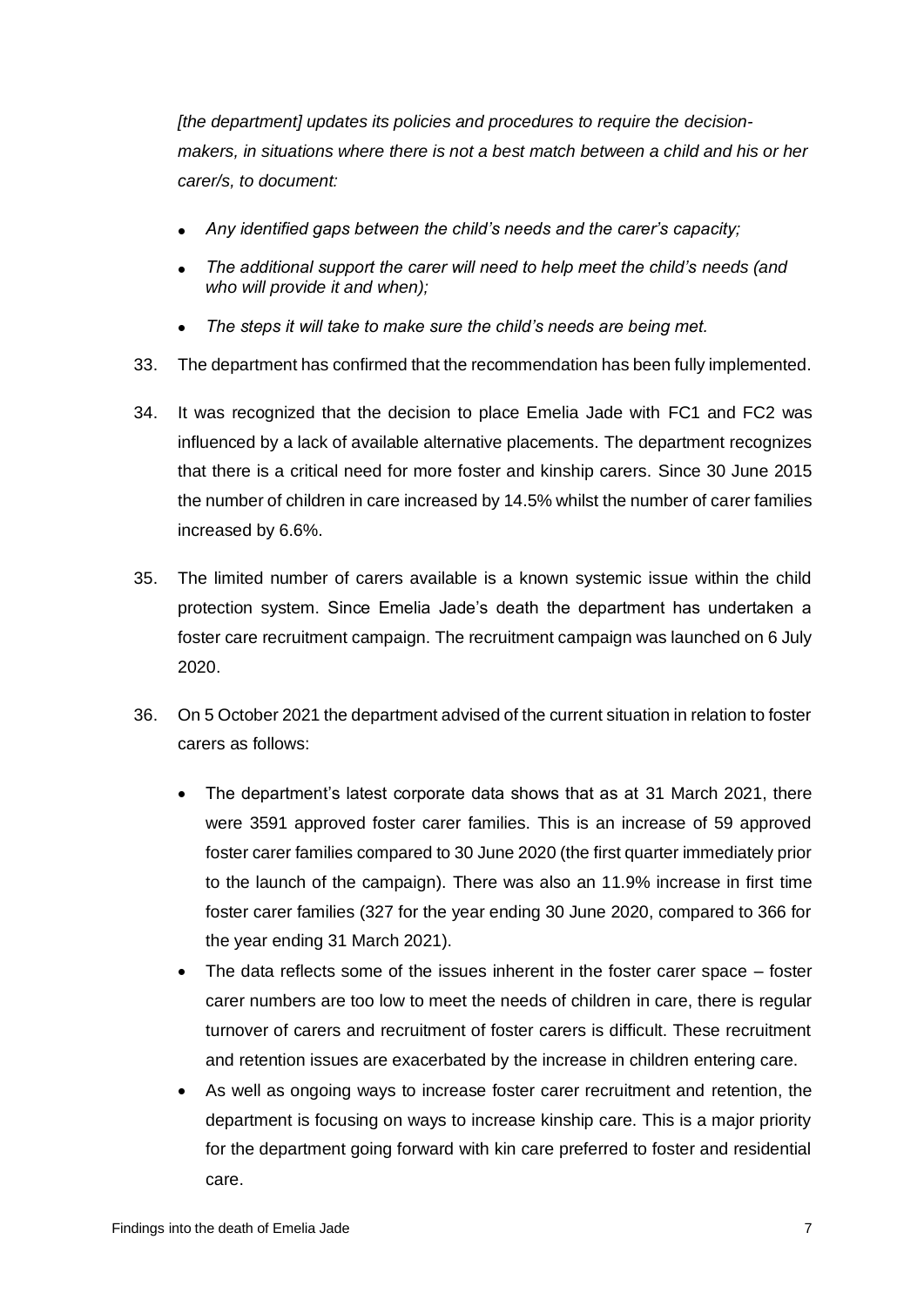#### <span id="page-7-0"></span>*Pool Safety*

- 37. The Board noted that the whilst the department checks pool safety through its household safety study process, this process occurs at set intervals.
- 38. FC1 and FC2's foster care support worker advised that the pool fence and gate had been found to be compliant, with the fence height never noted as a concern. Departmental records indicated a household safety study was completed on 3 October 2019 and the pool was deemed to be safe and was registered on the Qld Pool Safety Register. However, after the ground destabilized in January 2020 there was no record of FC1 and FC2 informing the department or the support workers of that issue.
- 39. Following a previous coronial recommendation requiring training of foster carers in regard to water safety, the department developed and mandated a training module to create water safety awareness for foster carers which has to be completed in the first 12 months of becoming a carer.
- 40. However, the primary responsibility to ensure pool fencing compliance rests with the owner.
- 41. The last household safety study for FC1 and FC2 was completed on 3 October 2019 and no pool safety issues were identified at that time (the flooding occurred after that date).
- 42. The Board noted that there is currently no clear requirement for carers to notify the department of changes in household safety, although there are requirements to notify of other household matters e.g., persons living in the house.
- 43. If the department had been notified of the issue with the gate latch it could have supported the carers to organise for the gate to be fixed and, if required, for temporary care arrangements for the children.
- 44. The Board considered whether carers should have a strong requirement to advise the department of household and pool safety issues when they arise to enable the department to take action or provide support to have the matter resolved.
- 45. On 5 October 2021 the department advised of the current situation in regard to household safety studies as follows: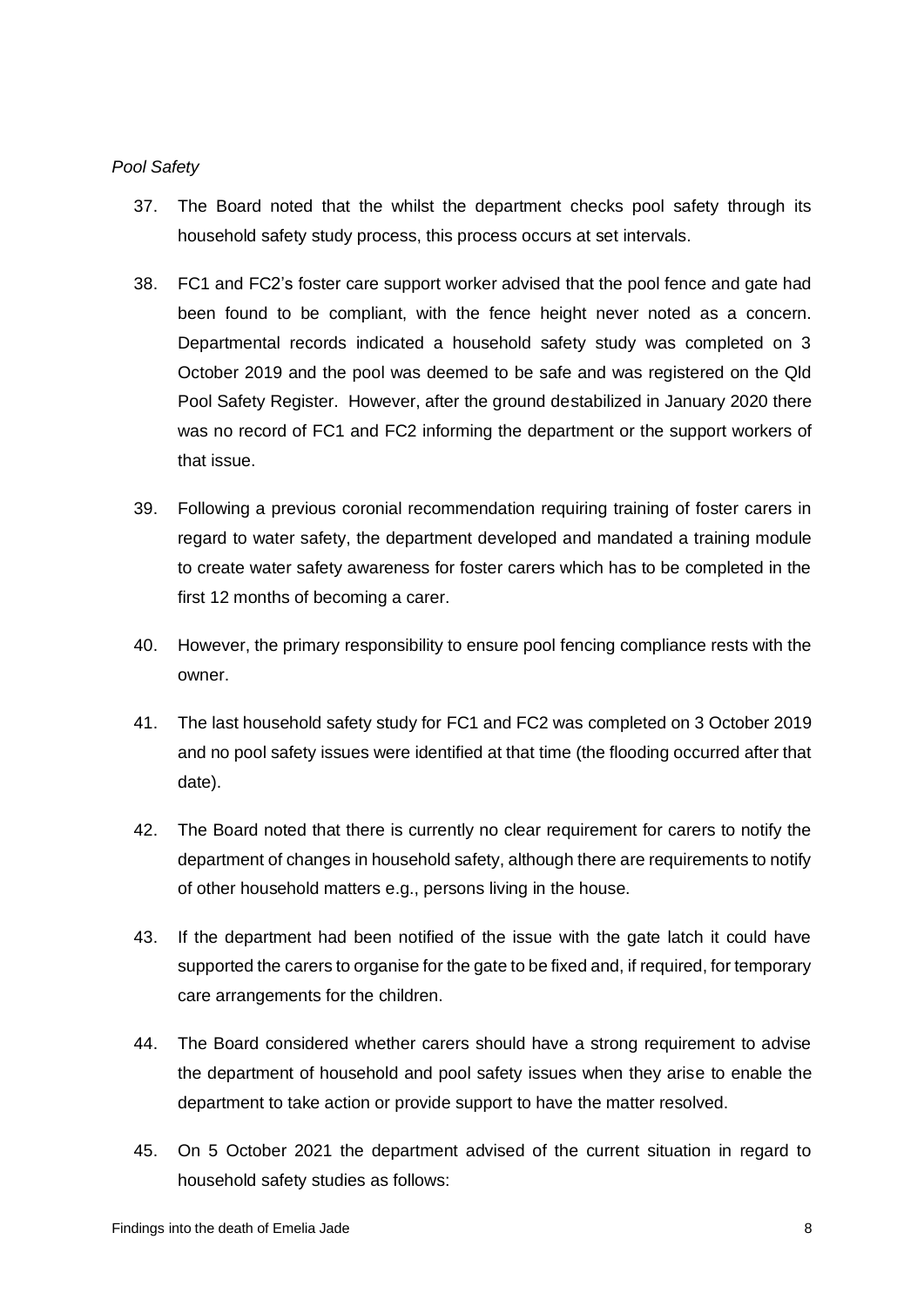- The department has taken the opportunity to review guidance around pool safety.
	- o Currently, a household safety study is done as part of a carer's initial approval and subsequent renewals (12 months and then every 2 years). If a carer changes address at any time, a new household safety study would also occur at this time irrespective of when the carer's renewal assessment may be due.
	- o Opportunities to periodically review and observe issues relevant to carer's household safety, such as pool fencing and water safety or use of ageappropriate devices (such as guard rails around stairs) may occur as part of routine carer visits and placement agreement meetings and be documented in placement agreements. These meetings occur at least every six months. The Child Safety Practice Manual includes the following prompt in information relevant to placement agreement meetings:
		- "information about the child's swimming ability, particularly if the carer or care service has a swimming pool, spa or other water hazards such as creeks, dams, rivers, water troughs, in or near their premises. If needed, develop a strategy to manage any identified risks".
	- o The department is reviewing the current household safety study form and processes used to support carers awareness to update or raise issues when there may be material changes to their household premises that are either planned such as renovations, or unplanned such as following a flooding or storm event. The CDRB findings will inform this review.
	- $\circ$  The department regularly sends out communiques to all foster and kinship care agencies, and Child Safety Service Centres have individual communication protocols with foster and kinship carers they are supporting. The department will take the opportunity to message out the importance of ensuring legal compliance with pool fencing and pool safety and encourage child safety officers to discuss this with carers.